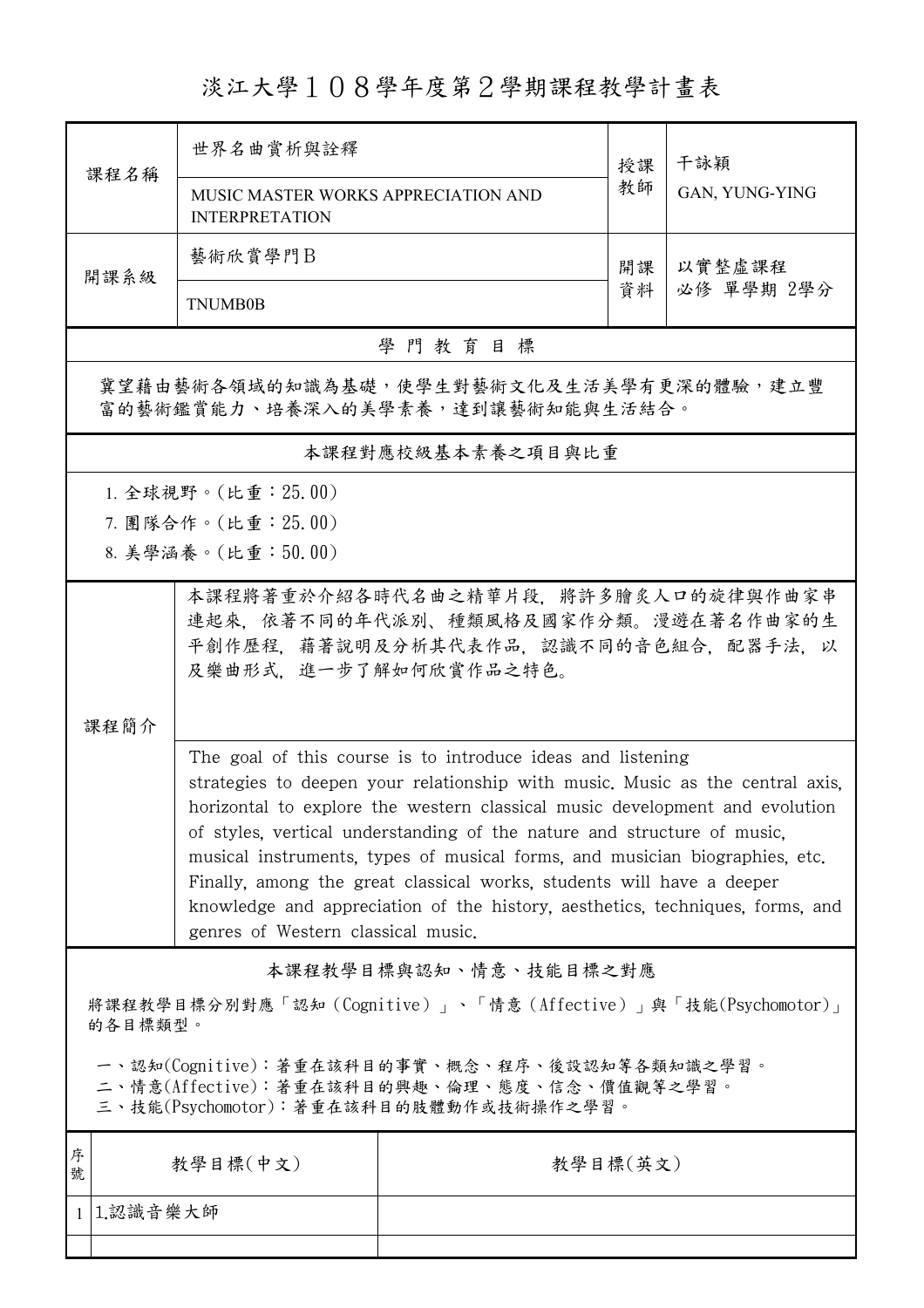| $\overline{2}$ | 2.瞭解音樂美學對其有更深的體驗<br>與認知    |                                                              |            |      |                              |  |  |
|----------------|----------------------------|--------------------------------------------------------------|------------|------|------------------------------|--|--|
| $\overline{3}$ | 3.提昇對音樂與藝術的鑑賞能力            |                                                              |            |      |                              |  |  |
|                | 4 4.分析不同的音樂派別              |                                                              |            |      |                              |  |  |
|                |                            |                                                              |            |      | 教學目標之目標類型、核心能力、基本素養教學方法與評量方式 |  |  |
| 序號             | 目標類型                       | 院、系 $(\kappa)$<br>核心能力                                       | 校級<br>基本素養 | 教學方法 | 評量方式                         |  |  |
| 1              | 認知                         |                                                              | 18         | 講述   | 測驗                           |  |  |
| $\mathbf{2}$   | 情意                         |                                                              | 18         | 討論   | 報告(含口頭、書面)                   |  |  |
| $\overline{3}$ | 情意                         |                                                              | 78         | 討論   | 作業                           |  |  |
| 4              | 技能                         |                                                              | 18         | 講述   | 測驗                           |  |  |
|                | 授課進度表                      |                                                              |            |      |                              |  |  |
| 週<br>次         | 日期起訖                       | 註<br>備<br>内 容 (Subject/Topics)<br>(採數位教學之週次,請<br>填「線上非同步教學」) |            |      |                              |  |  |
| $\mathbf{1}$   | $109/03/02$ ~<br>109/03/08 | 課程導論:音樂聆賞入門                                                  |            |      |                              |  |  |
| $\overline{2}$ | $109/03/09$ ~<br>109/03/15 | 指揮的魅力 vs 管弦樂團                                                |            |      |                              |  |  |
| 3              | $109/03/16$ ~<br>109/03/22 | 交響系列I-經典交響曲                                                  |            |      |                              |  |  |
| $\overline{4}$ | $109/03/23$ ~<br>109/03/29 | 交響系列II-交響曲之美                                                 |            |      |                              |  |  |
| 5              | $109/03/30$ ~<br>109/04/05 | 室内樂-弦樂、管樂                                                    |            |      |                              |  |  |
| 6              | $109/04/06$ ~<br>109/04/12 | 音樂種類介紹: 協奏曲                                                  |            |      |                              |  |  |
| $\overline{7}$ | $109/04/13$ ~<br>109/04/19 | 世界名曲及演奏大師介紹                                                  |            |      |                              |  |  |
| 8              | $109/04/20$ ~<br>109/04/26 | 器樂曲及演奏大師介紹                                                   |            |      |                              |  |  |
| 9              | $109/04/27$ ~<br>109/05/03 | 期中考試週                                                        |            |      |                              |  |  |
| 10             | $109/05/04$ ~<br>109/05/10 | 演奏名家與演奏版本比較 I<br>線上非同步教學                                     |            |      |                              |  |  |
| 11             | $109/05/11$ ~<br>109/05/17 | 歌劇 vs 音樂劇<br>線上非同步教學                                         |            |      |                              |  |  |
| 12             | $109/05/18$ ~<br>109/05/24 | 結合舞蹈-芭蕾音樂、現代舞蹈                                               |            |      |                              |  |  |
| 13             | $109/05/25$ ~<br>109/05/31 | 結合宗教-神劇、彌撒曲                                                  |            |      |                              |  |  |
| 14             | $109/06/01$ ~<br>109/06/07 | 結合文學 - 藝術歌曲、交響詩                                              |            |      |                              |  |  |
| 15             | $109/06/08$ ~<br>109/06/14 | 演奏名家與演奏版本比較II                                                |            |      |                              |  |  |
|                |                            |                                                              |            |      |                              |  |  |